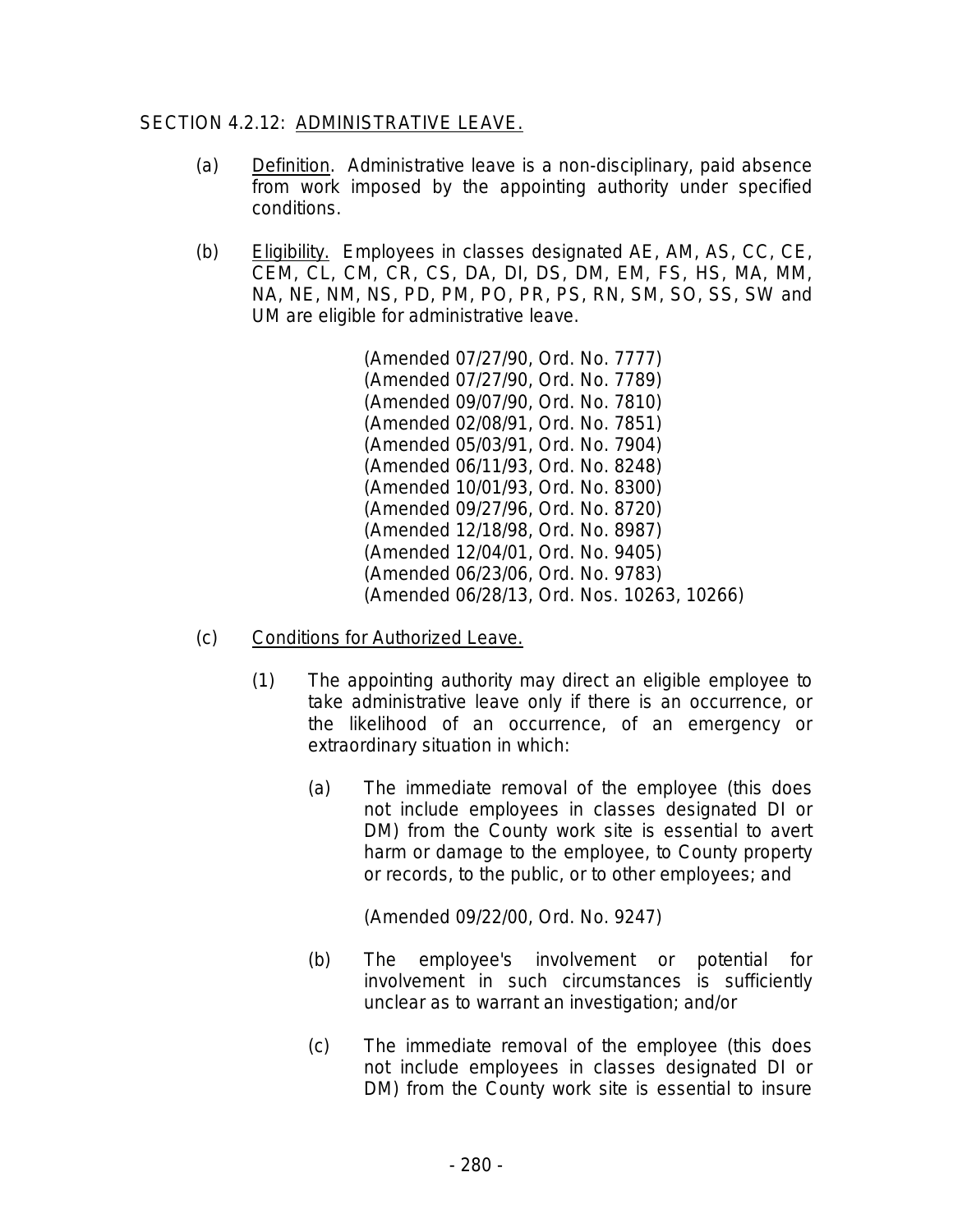the conduct of a fair and complete investigation of such emergency or extraordinary circumstances.

(d) Employees in classes designated DI or DM must be immediately removed from the County work site to avert harm or damage to the employee, to County property or records, to the public, or to other employees; and

(Added 09/22/00, Ord. No. 9247)

(e) Employees in classes designated DI or DM must be removed from the County work site to insure the conduct of a fair and complete investigation of such emergency or extraordinary circumstances.

(Added 09/22/00, Ord. No. 9247)

- (2) Administrative leave shall not be authorized when:
	- (a) The appointing authority is able to avert an emergency or extraordinary situation by reassigning the employee to other duties or to a different work site within the department; or
	- (b) The employee agrees to take accumulated paid leave at the request of the appointing authority; or
	- (c) The employee's conduct has clearly caused the emergency or extraordinary situation, and such conduct clearly constitutes grounds for immediate suspension or termination pursuant to Rule VII of the Rules of the Classified Service.
- (d) Duration. Administrative leave may be authorized for up to ten (10) work days for each occurrence. At the request of the appointing authority and when more time is needed to complete an investigation, up to twenty (20) additional work days may be authorized, and may be extended beyond a total of twenty (20) work days in cases of criminal investigations by law enforcement agencies or pending Skelly hearings, upon approval of the Director; provided, however, that the duration of administrative leave shall not continue beyond the day the appointing authority determines, through an investigation, that the employee's absence is no longer essential.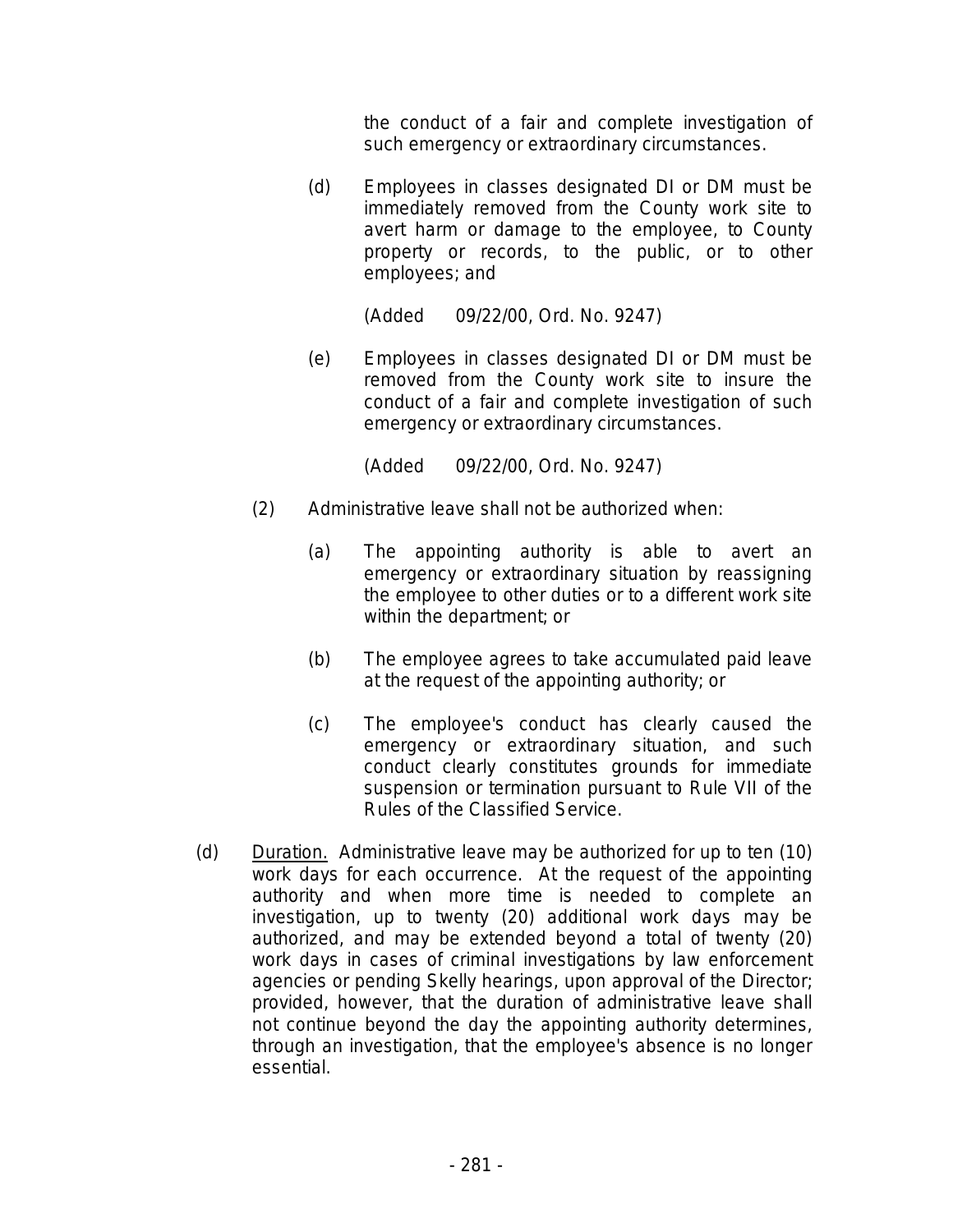(1) Administrative leave may be authorized for up to ten (10) working days for each occurrence. At the request of the appointing authority and when more time is needed to complete an investigation, up to twenty (20) additional work days may be authorized, and may be extended beyond a total of twenty (20) work days in cases of criminal investigations by law enforcement agencies or pending Skelly hearings, upon approval of the Director; provided, however, that the duration of administrative leave shall not continue beyond the day the appointing authority determines, through an investigation, that the employee's absence is no longer essential.

Eligible Classes: Classes designated DS and SM.

(2) Administrative leave may be authorized for up to ten (10) work days for each occurrence and may be extended for additional working days if more time is needed to complete the investigation, subject to the approval of the Director. The duration of administrative leave shall not continue beyond the day the appointing authority determines, through an investigation, that the employee's absence is no longer essential.

> Eligible Classes: Classes designated AE, AM, AS, CC, CE, CEM, CL, CM, CR, CS, DA, DI, DM, EM, FS, HS, MA, MM, NA, NE, NM, NS, PD, PM, PO, PR, PS, RN, SO, SS, SW and UM.

> > (Amended 07/27/90, Ord. No. 7777) (Amended 09/07/90, Ord. No. 7810) (Amended 02/08/91, Ord. No. 7851) (Amended 09/02/96, Ord. Nos.8720) (Amended 07/03/98, Ord. Nos. 8930,9832) (Amended 06/28/13, Ord. Nos. 10263, 10266) (Amended 07/12/13, Ord. Nos. 10268, 10269) (Amended 09/20/13, Ord. No. 10291) (Amended 10/08/13, Ord. No. 10293) (Amended 12/03/13, Ord. No. 10303)

- (e) Notice.
	- (1) The appointing authority shall provide to the employee written notice of the reasons for, the effective date and duration of the administrative leave. Copies of the notice